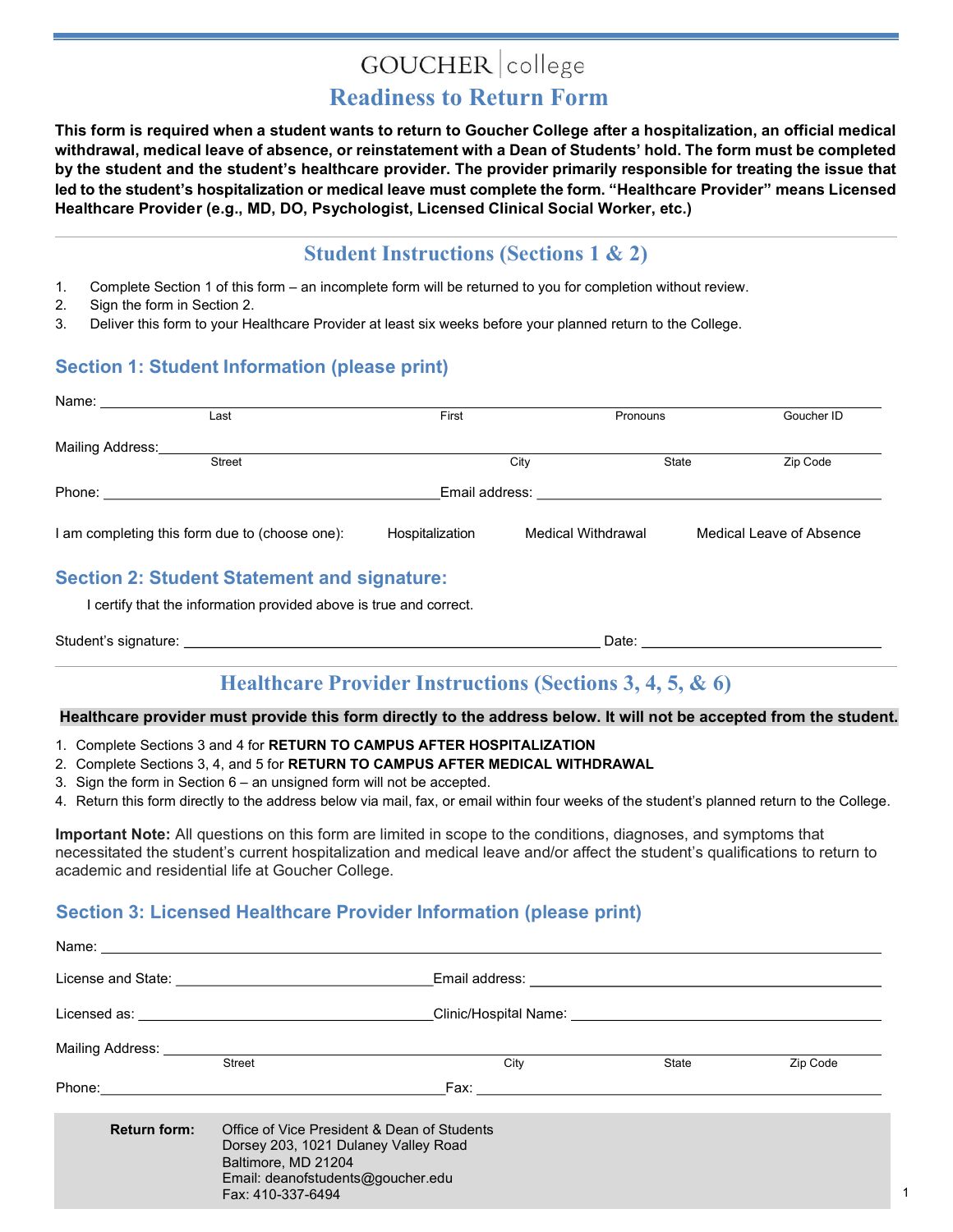### **Section 4: Licensed Healthcare Provider Report (please print)**

|            |     | In your professional judgment, can the student manage a full course load (12 or more credits, nine credits for a graduate student)?                                                                                                                                                                                                                     |  |
|------------|-----|---------------------------------------------------------------------------------------------------------------------------------------------------------------------------------------------------------------------------------------------------------------------------------------------------------------------------------------------------------|--|
| <b>YES</b> | NO. | <b>UNSURE</b>                                                                                                                                                                                                                                                                                                                                           |  |
|            |     |                                                                                                                                                                                                                                                                                                                                                         |  |
|            |     |                                                                                                                                                                                                                                                                                                                                                         |  |
|            |     | Current Medications: Lease and Current Medications and Current Medications and Current Medications and                                                                                                                                                                                                                                                  |  |
|            |     | Will the student have a Healthcare provider in place in the Towson, Maryland area?<br><b>YES</b><br><b>NO</b>                                                                                                                                                                                                                                           |  |
|            |     |                                                                                                                                                                                                                                                                                                                                                         |  |
|            |     |                                                                                                                                                                                                                                                                                                                                                         |  |
|            |     |                                                                                                                                                                                                                                                                                                                                                         |  |
|            |     | Please provide details of the established plan in the event of worsening symptoms or crisis: Letter and the exercisity of the extendion of the extendion of the extendion of the extendion of the extendion of the extendion o                                                                                                                          |  |
|            |     | <b>YES</b><br>NO<br>Will the student have these recommendations in place by the time of potential return to campus?                                                                                                                                                                                                                                     |  |
|            |     | Please use the space provided if you would like to expand on your responses to the questions, record any other comments or<br>observations you may want to make regarding the student and their ability to function safely and successfully as a student at Goucher<br>College, or include an attachment on letterhead: _______________________________ |  |
|            |     |                                                                                                                                                                                                                                                                                                                                                         |  |

### **Section 5: Licensed Healthcare Provider Report: Return to Campus AFTER MEDICAL WITHDRAWAL**

\_\_\_\_\_\_\_\_\_\_\_\_\_\_\_\_\_\_\_\_\_\_\_\_\_\_\_\_\_\_\_\_\_\_\_\_\_\_\_\_\_\_\_\_\_\_\_\_\_\_\_\_\_\_\_\_\_\_\_\_\_\_\_\_\_\_\_\_\_\_\_\_\_\_\_\_\_\_\_\_\_\_\_\_\_\_\_\_\_\_\_\_\_\_\_\_\_\_\_\_\_\_\_\_\_

#### Please let us know what actions you've taken:

Prior to completing this form, I spoke with the medical provider, who recommended that the student take medical leave.

Prior to completing this form, I reviewed the Medical Leave Recommendation form filled out by the student's provider at the time of withdrawal or communicated with them directly.

| Date of first treatment contact: | Date of most recent treatment contact: |  |
|----------------------------------|----------------------------------------|--|
|                                  |                                        |  |

Frequency of Meetings:

**Return form:** Office of Vice President & Dean of Students Dorsey 203, 1021 Dulaney Valley Road Baltimore, MD 21204 Email: deanofstudents@goucher.edu Fax: 410-337-6494